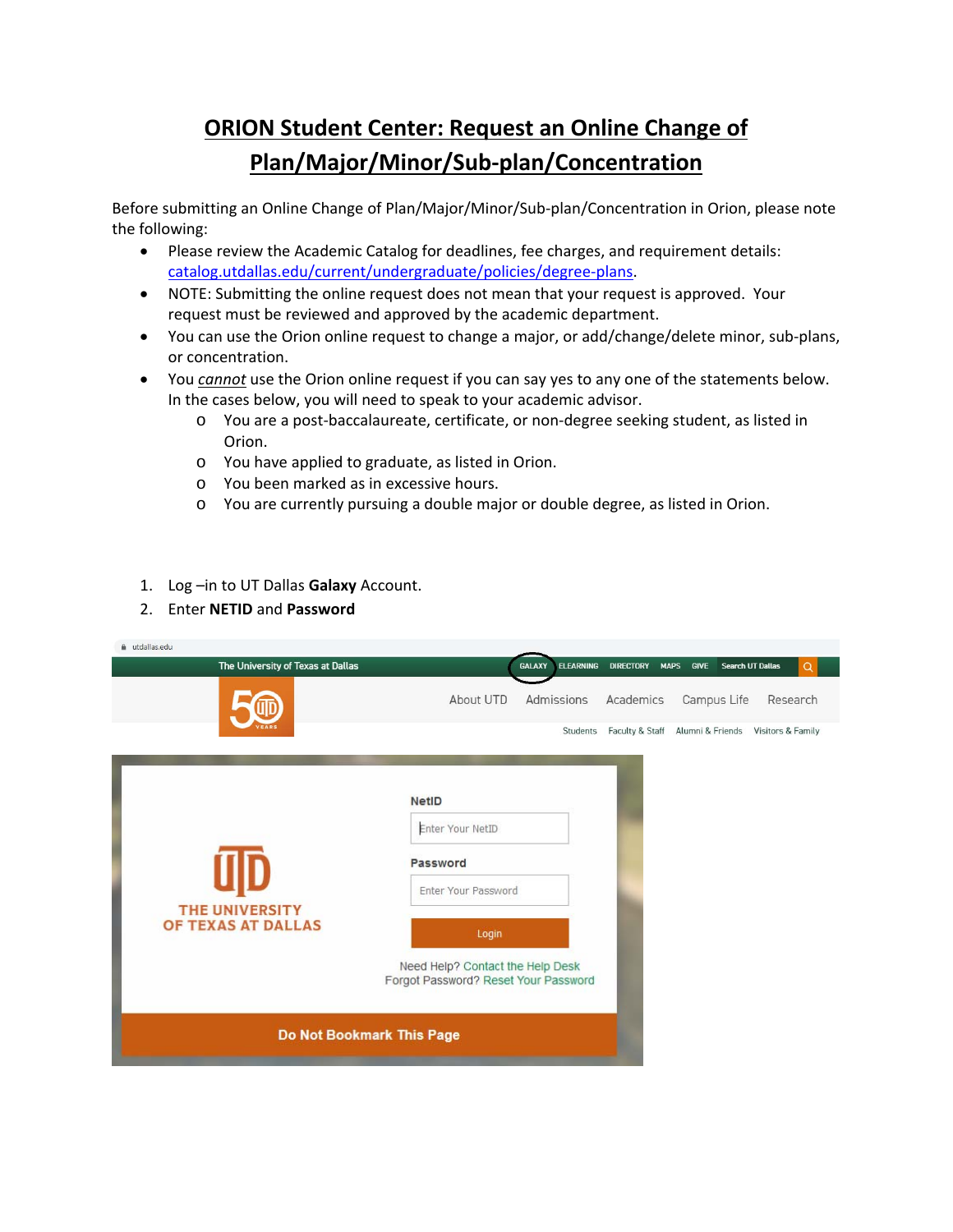3. Once logged in, click **Orion Self‐Service (Student)** link, as shown below.



4. Click the **Orion Student Center** link, as shown below.



5. In the **UTD Student Center**, click the **My Academics** tile, as shown below.



6. Click the **View/Request Plan Change** page, as shown below.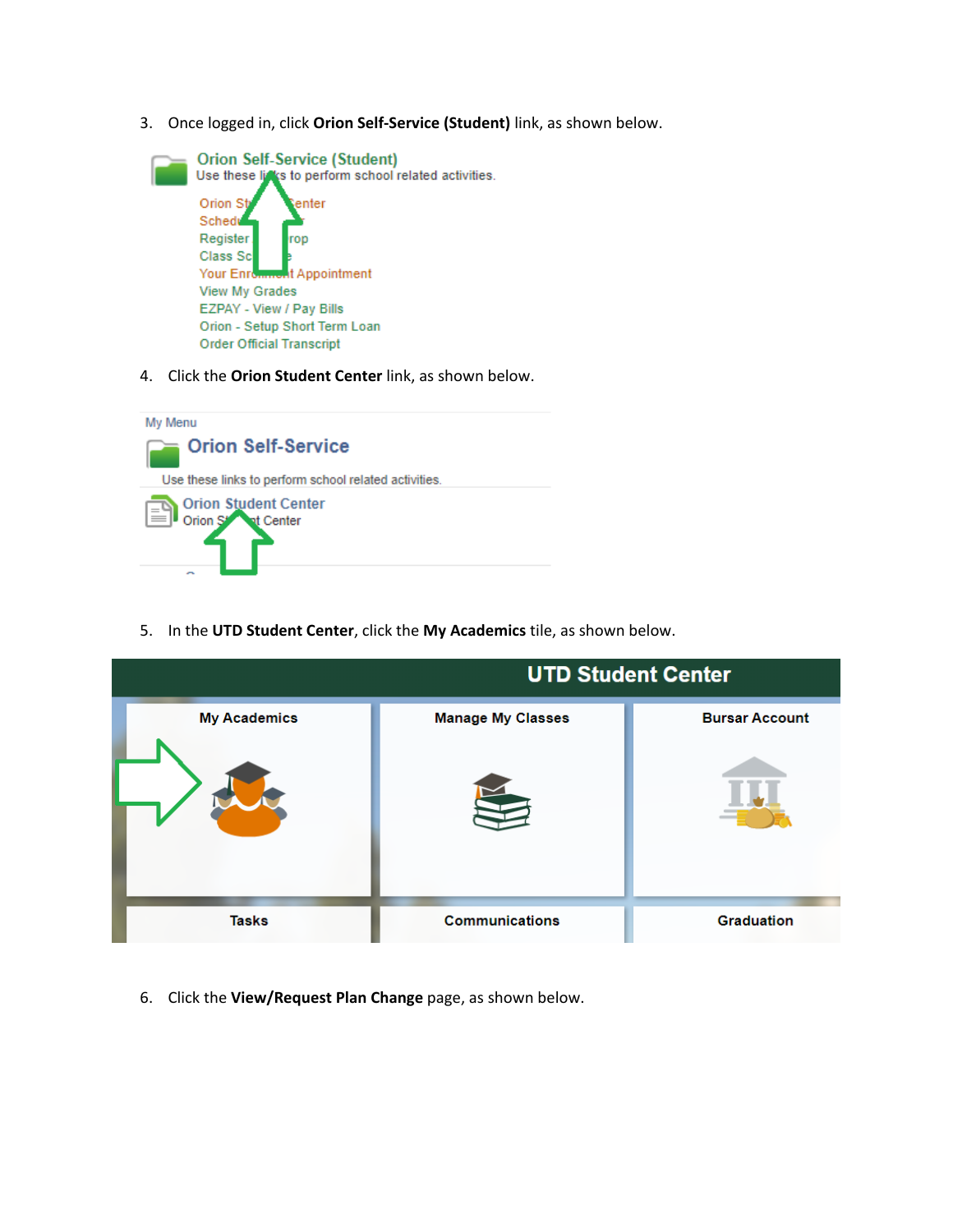

7. This will bring you to the **UT Dallas – Change of Plan/Major Request** page.

|                                                                                  | go to                                                                                                                                                                                                                                                                                                                                                                                                                                                                                                                                                                                                                                                                                                                             |  |
|----------------------------------------------------------------------------------|-----------------------------------------------------------------------------------------------------------------------------------------------------------------------------------------------------------------------------------------------------------------------------------------------------------------------------------------------------------------------------------------------------------------------------------------------------------------------------------------------------------------------------------------------------------------------------------------------------------------------------------------------------------------------------------------------------------------------------------|--|
| UT Dallas - Change of Plan/Major Request                                         |                                                                                                                                                                                                                                                                                                                                                                                                                                                                                                                                                                                                                                                                                                                                   |  |
|                                                                                  | Changing to a new plan/major will update the applicable degree requirements to those outlined in the<br>most recent catalog. A change of plan/major will not change the core curriculum requirements. Please<br>consult with your advisor regarding these and other requirements or questions, prior to the submission<br>of this form. Plan/major changes will require advisor approval and in some cases, multiple associate<br>dean approvals. Students with a cumulative GPA of below 2.000 will need approval from their current<br>associate dean and approval from the intended major associate dean. Students with 54 attempted<br>semester credit hours or more will need approval of the intended major associate dean. |  |
|                                                                                  |                                                                                                                                                                                                                                                                                                                                                                                                                                                                                                                                                                                                                                                                                                                                   |  |
|                                                                                  | Return to Student Center                                                                                                                                                                                                                                                                                                                                                                                                                                                                                                                                                                                                                                                                                                          |  |
| <b>Request Plan Changes</b>                                                      |                                                                                                                                                                                                                                                                                                                                                                                                                                                                                                                                                                                                                                                                                                                                   |  |
| ∩Major Plan                                                                      | Career Undergraduate                                                                                                                                                                                                                                                                                                                                                                                                                                                                                                                                                                                                                                                                                                              |  |
| <b>View/Request Plan Changes</b><br>∩Minor Plan<br><b>Concentration/Sub-plan</b> | Request Plan Change                                                                                                                                                                                                                                                                                                                                                                                                                                                                                                                                                                                                                                                                                                               |  |

- 8. Select from one of the **Plan Change options** listed and click the **Request Plan Change** link. You may need to select additional options, depending upon your initial selection.
- 9. Use the magnifying glass to **select a plan** that is available for change. Click **Submit**.